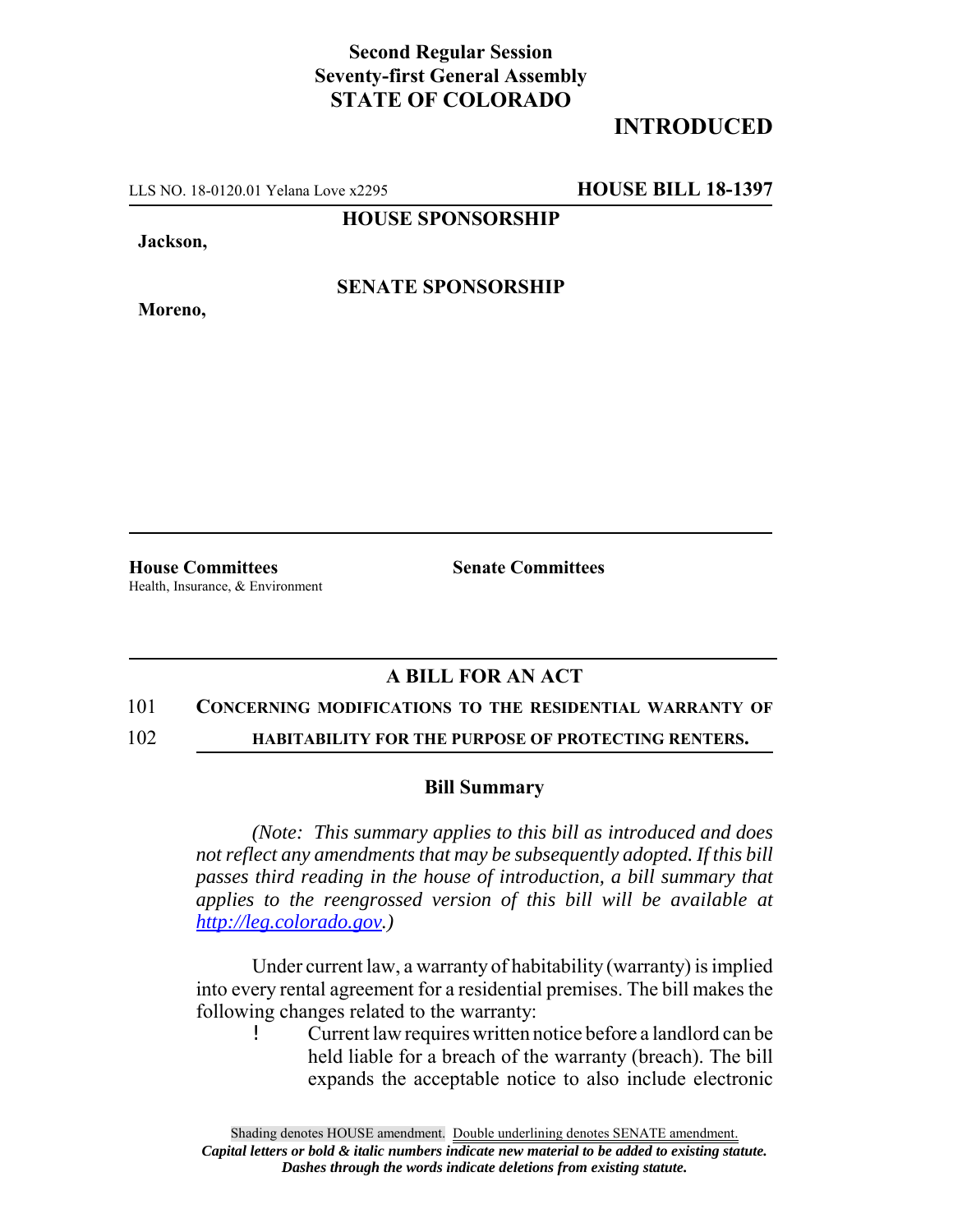notice, defines electronic notice, and specifies the time within which the landlord is required to commence remedial action (**sections 3 and 4** of the bill).

- ! Jurisdiction to provide injunctive relief related to a breach is expanded to include a county court, including a small claims court (**sections 1, 2, and 6**).
- ! The absence of mold is added to the basic requirements for a habitable residence (**section 5**).
- ! As long as certain conditions are met, a tenant is authorized to deduct the cost of repair from subsequent rent (**section 6**).
- ! The requirement that a tenant notify a local government before seeking an injunction is repealed (**section 7**).
- ! The prohibition on retaliation for a tenant's alleging a breach is modified to specify damages and to eliminate presumptions (**section 8**).
- 1 *Be it enacted by the General Assembly of the State of Colorado:*
- 2 **SECTION 1.** In Colorado Revised Statutes, 13-6-105, **amend**  $3 \quad (1)(f)$  as follows:
- 4 **13-6-105. Specific limits on civil jurisdiction.** (1) The county 5 court shall have no civil jurisdiction except that specifically conferred 6 upon it by law. In particular, it shall have no jurisdiction over the 7 following matters:
- 
- 8 (f) Original proceedings for the issuance of injunctions, except:
- 9 (I) As provided in section 13-6-104 (5) except SECTIONS 13-6-104
- 10 (5) AND 38-12-507 (1)(b);
- 11 (II) As required to enforce restrictive covenants on residential 12 property and to enforce the provisions of section 6-1-702.5;  $C.R.S.,$  and 13 except
- 14 (III) As otherwise specifically authorized in this article ARTICLE 15 6 or, if there is no authorization, by rule of the Colorado supreme court. 16 **SECTION 2.** In Colorado Revised Statutes, 13-6-403, **add**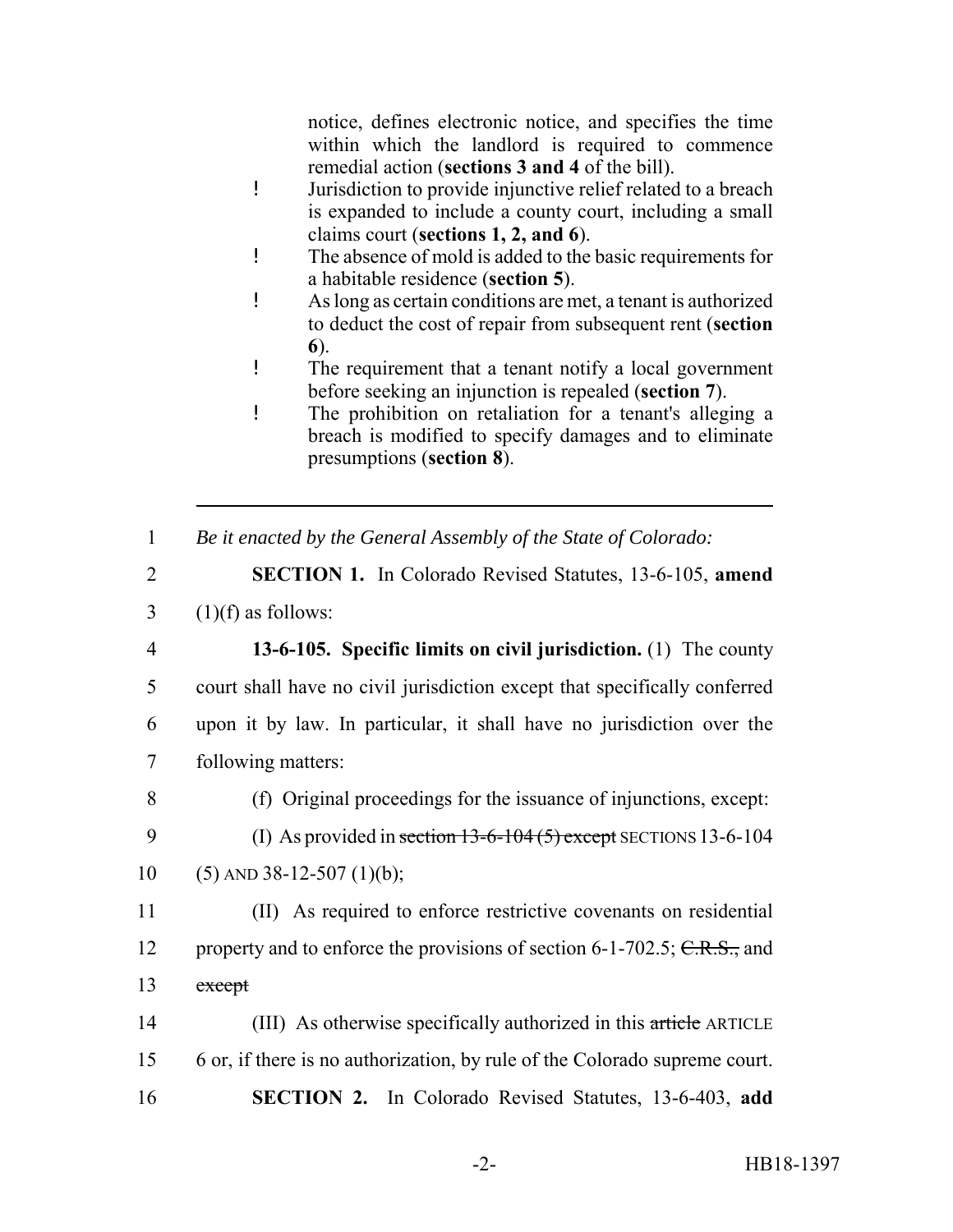1  $(2)(h)(V)$  as follows:

 **13-6-403. Jurisdiction of small claims court - limitations.** (2) The small claims court shall have no jurisdiction except that specifically conferred upon it by law. In particular, it shall have no jurisdiction over the following matters: (h) Actions involving injunctive relief, except as required to: (V) ENFORCE SECTION 38-12-507 (1)(b). **SECTION 3.** In Colorado Revised Statutes, 38-12-502, **add** (2.5) as follows: **38-12-502. Definitions.** As used in this part 5, unless the context otherwise requires: (2.5) "ELECTRONIC NOTICE" MEANS NOTICE BY ELECTRONIC MAIL, TEXT MESSAGING, OR OTHER ELECTRONIC MEANS. **SECTION 4.** In Colorado Revised Statutes, 38-12-503, **amend** 15 (2)(b), (2)(c), and (4) as follows: **38-12-503. Warranty of habitability.** (2) A landlord breaches the warranty of habitability set forth in subsection (1) of this section if: (b) The residential premises is in a condition that is materially 19 dangerous or hazardous to the tenant's life, health, or safety AFFECTS OR ENDANGERS THE HEALTH OR SAFETY OF THE TENANT; and (c) The landlord has received written OR ELECTRONIC notice of the 22 condition described in paragraphs (a) and (b) of this subsection  $(2)$  and 23 SUBSECTIONS (2)(a) AND (2)(b) OF THIS SECTION, HAS failed to cure the problem within a reasonable time, AND HAS FAILED TO COMMENCE REMEDIAL ACTION WITHIN THE FOLLOWING PERIODS AFTER RECEIVING THE NOTICE: (I) TWENTY-FOUR HOURS, WHERE THE DEFECTIVE CONDITION IS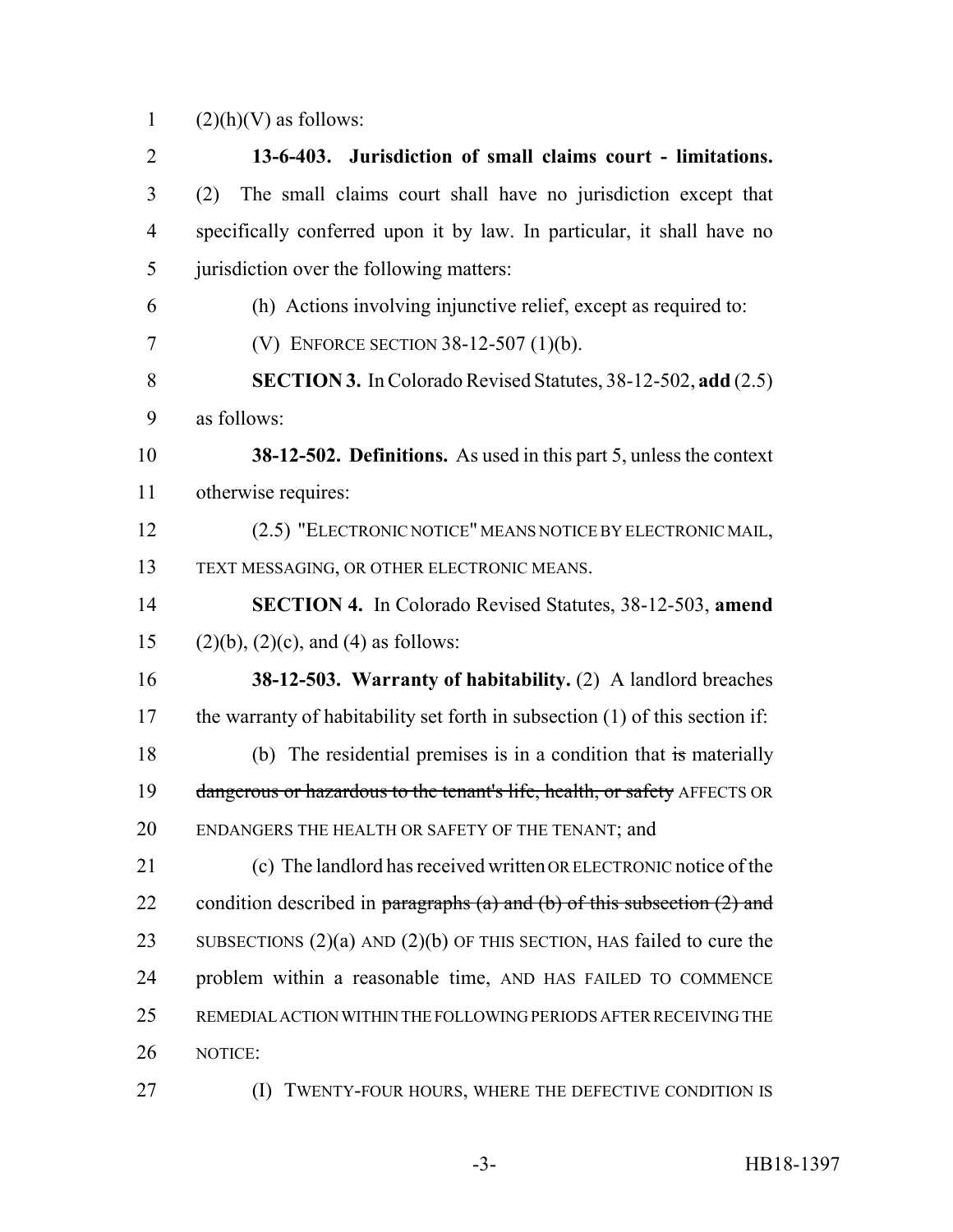IMMINENTLY HAZARDOUS TO LIFE;

2 (II) NOT MORE THAN SEVENTY-TWO HOURS, WHERE THE DEFECTIVE CONDITION DEPRIVES THE TENANT OF THE USE OF A REFRIGERATOR, RANGE, OR OVEN OR A MAJOR PLUMBING FIXTURE SUPPLIED BY THE LANDLORD; (III) WITHIN A REASONABLE TIME FOR A CONDITION CAUSED BY AN UNFORESEEABLE EMERGENCY OUTSIDE OF HUMAN CONTROL; OR (IV) NOT MORE THAN TEN DAYS IN ALL OTHER CASES. 9 (4) In response to the notice sent pursuant to paragraph (c) of 10 subsection  $(2)$  SUBSECTION  $(2)(c)$  of this section, a landlord may, in the landlord's discretion: (a) Move a tenant to a comparable unit after paying the reasonable costs, actually incurred, incident to the move; OR (b) PAY FOR A TENANT TO RELOCATE TO A TEMPORARY LIVING LOCATION WHILE THE CONDITION IS BEING REMEDIED OR REPAIRED. **SECTION 5.** In Colorado Revised Statutes, 38-12-505, **amend** 17 (1)(j) and (1)(k); and **add** (1)(l) as follows: **38-12-505. Uninhabitable residential premises.** (1) A residential premises is deemed uninhabitable if it substantially lacks any of the following characteristics:

 (j) Locks on all exterior doors and locks or security devices on windows designed to be opened that are maintained in good working 23 order;  $\sigma$ 

 (k) Compliance with all applicable building, housing, and health 25 codes, which, if violated, would constitute a condition that is dangerous 26 or hazardous to a tenant's life, health, or safety MATERIALLY AFFECTS OR ENDANGERS THE HEALTH OR SAFETY OF THE TENANT; OR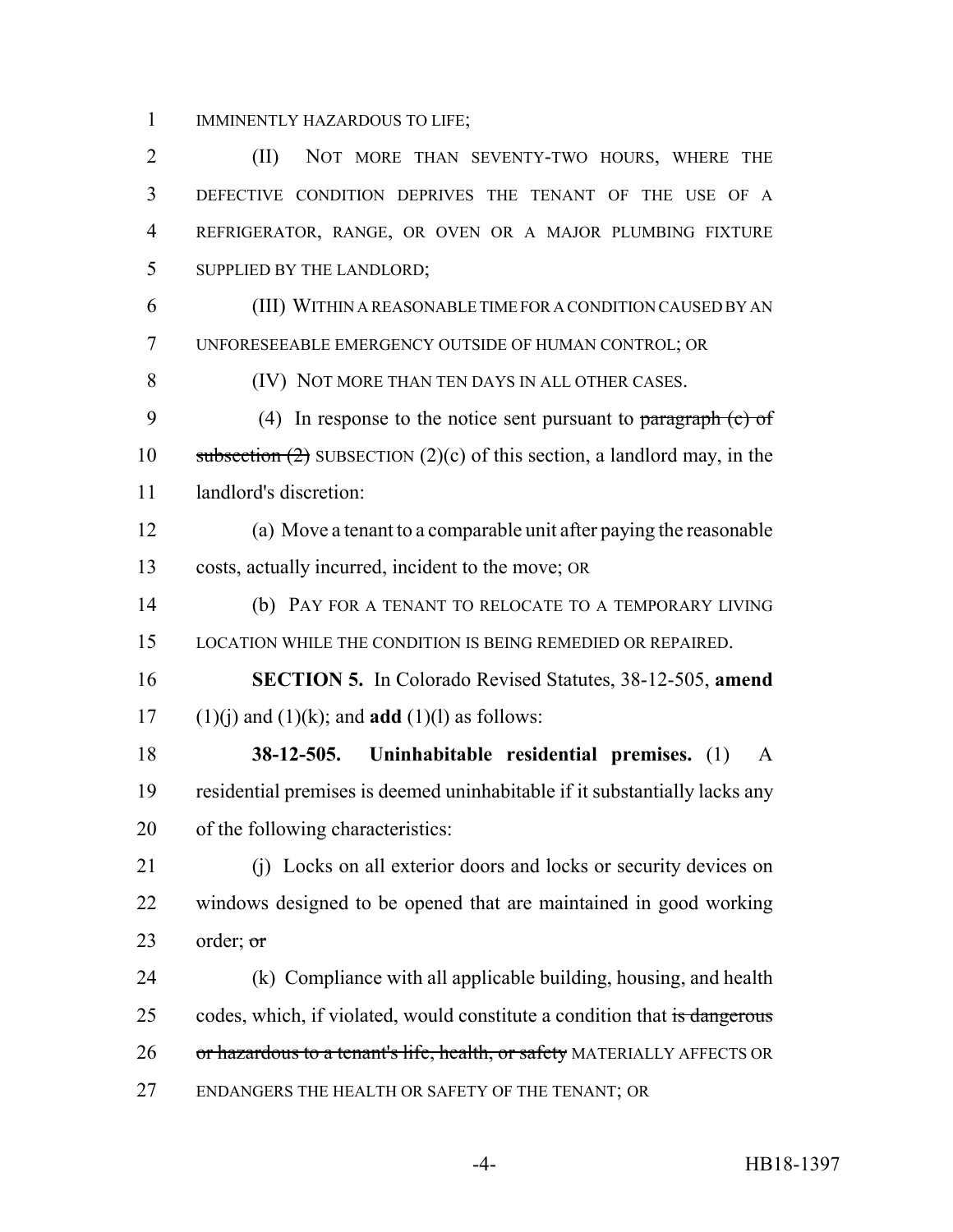(l) THE ABSENCE OF MOLD, WHICH, IF NOT REMEDIATED, WOULD CONSTITUTE A CONDITION THAT MATERIALLY AFFECTS OR ENDANGERS THE HEALTH OR SAFETY OF THE TENANT.

 **SECTION 6.** In Colorado Revised Statutes, 38-12-507, **amend** (1) introductory portion and (1)(b); and **add** (1)(e) as follows:

 **38-12-507. Breach of warranty of habitability - tenant's remedies.** (1) If there is a breach of the warranty of habitability as set 8 forth in section  $38-12-503$  (2): the following provisions shall apply:

 (b) A tenant may obtain injunctive relief for breach of the warranty of habitability in any COUNTY OR DISTRICT court of competent jurisdiction. In any proceeding for injunctive relief, the court shall determine actual damages for a breach of the warranty at the time the court orders the injunctive relief. A landlord shall not be subject to any court order for injunctive relief if the landlord tenders the actual damages to the court within two business days of AFTER the order. Upon application by the tenant, the court shall immediately release to the tenant the damages paid by the landlord. If the tenant vacates the leased premises, the landlord shall not be permitted to rent the premises again until such time as the unit would be in compliance with the warranty of habitability set forth in section 38-12-503 (1).

 (e) (I) A TENANT MAY DEDUCT THE COST TO REPAIR OR REMEDY 22 A CONDITION CAUSING A BREACH OF THE WARRANTY OF HABITABILITY DESCRIBED IN SECTION 38-12-503(1) FROM A SUBSEQUENT RENT PAYMENT IN ACCORDANCE WITH THIS SUBSECTION (1)(e).

 (II) A TENANT DEDUCTING FROM RENT SHALL OBTAIN AN ESTIMATE FOR THE COST TO REPAIR OR REMEDY THE CONDITION CAUSING A BREACH OF THE WARRANTY OF HABITABILITY. THE TENANT SHALL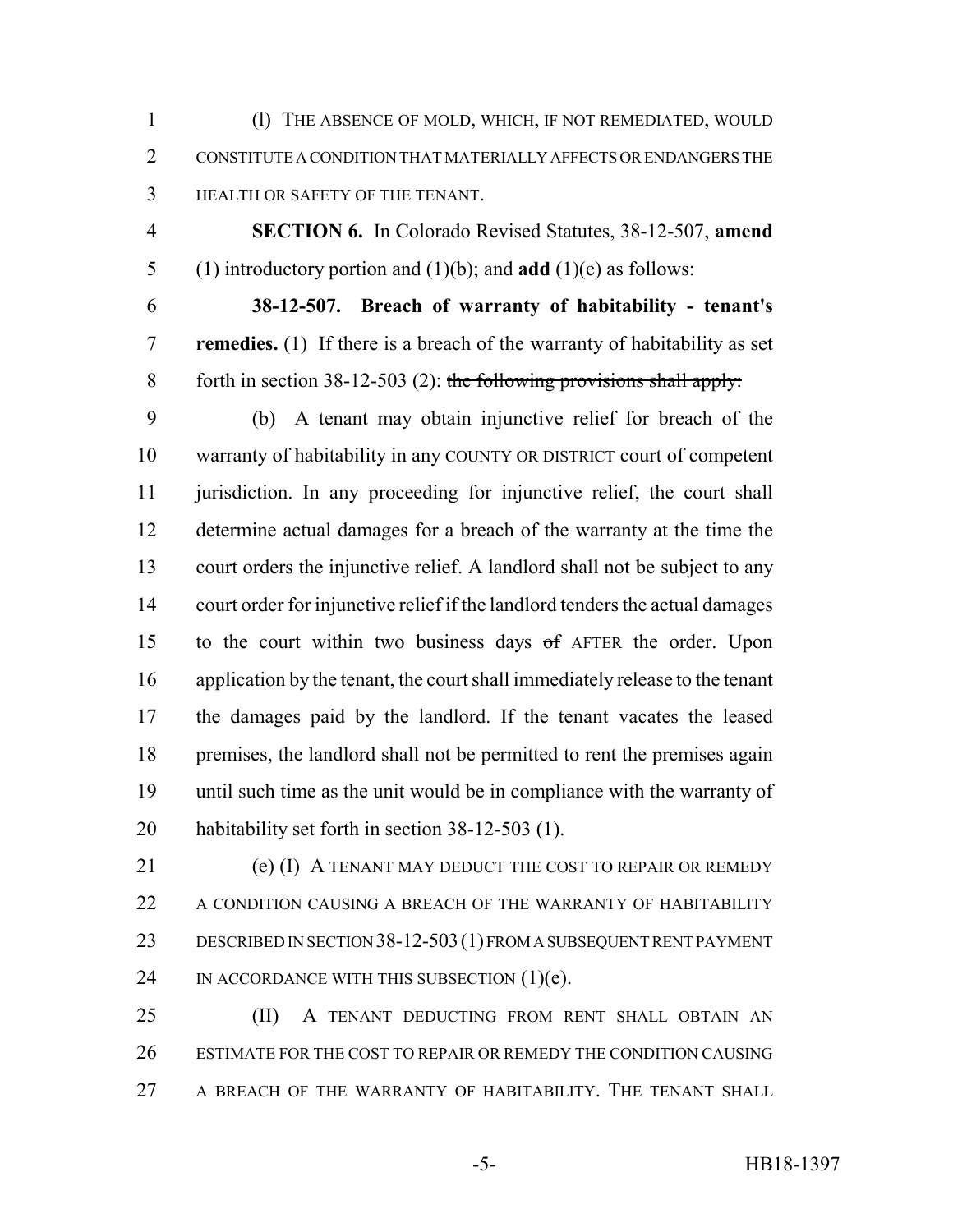RETAIN A COPY OF THE ESTIMATE. THE TENANT SHALL NOT REPAIR OR REMEDY THE CONDITION.

 (III) A TENANT MAY MAKE A ONE-TIME DEDUCTION OF THE ENTIRE AMOUNT OF THE ESTIMATE. IF THE AMOUNT TO REPAIR OR REMEDY EXCEEDS THE AMOUNT OF ONE MONTH OF PERIODIC RENT, THE TENANT MAY CONTINUE TO DEDUCT OVER SUBSEQUENT MONTHS UNTIL THE ENTIRE AMOUNT OF THE ESTIMATE IS DEDUCTED.

 (IV) THE TENANT SHALL PROVIDE THE LANDLORD WITH AT LEAST TEN AND NO MORE THAN THIRTY DAYS' WRITTEN OR ELECTRONIC NOTICE PRIOR TO DEDUCTING RENT. THE NOTICE MUST SPECIFY THE DATE OF NOTIFICATION, THE NAME OF THE LANDLORD OR PROPERTY MANAGER, THE 12 ADDRESS OF THE RENTAL PROPERTY, THE CONDITION THAT IS IN NEED OF 13 REPAIR OR REMEDY, AND A COPY OF THE ESTIMATE TO REPAIR OR REMEDY THE CONDITION. A TENANT WITHHOLDING RENT OVER MULTIPLE MONTHS BASED ON THE SAME ESTIMATE IS ONLY REQUIRED TO PROVIDE NOTICE ONCE. THE TENANT SHALL RETAIN A COPY OF THE NOTICE.

 (V) A TENANT WHO DEDUCTS RENT IN ACCORDANCE WITH THIS 18 SUBSECTION (1)(e) MAY SEEK ADDITIONAL REMEDIES PROVIDED BY THIS SECTION.

**(VI)** IF A COURT FINDS THAT A TENANT HAS WRONGFULLY DEDUCTED RENT, THE COURT SHALL AWARD THE LANDLORD EITHER 22 POSSESSION OF THE PREMISES OR:

**(A) AN AMOUNT OF MONEY EQUAL TO THE AMOUNT WRONGFULLY** WITHHELD; OR

 (B) IF THE COURT FINDS THAT THE TENANT ACTED IN BAD FAITH, 26 AN AMOUNT OF MONEY EQUAL TO DOUBLE THE AMOUNT WRONGFULLY WITHHELD.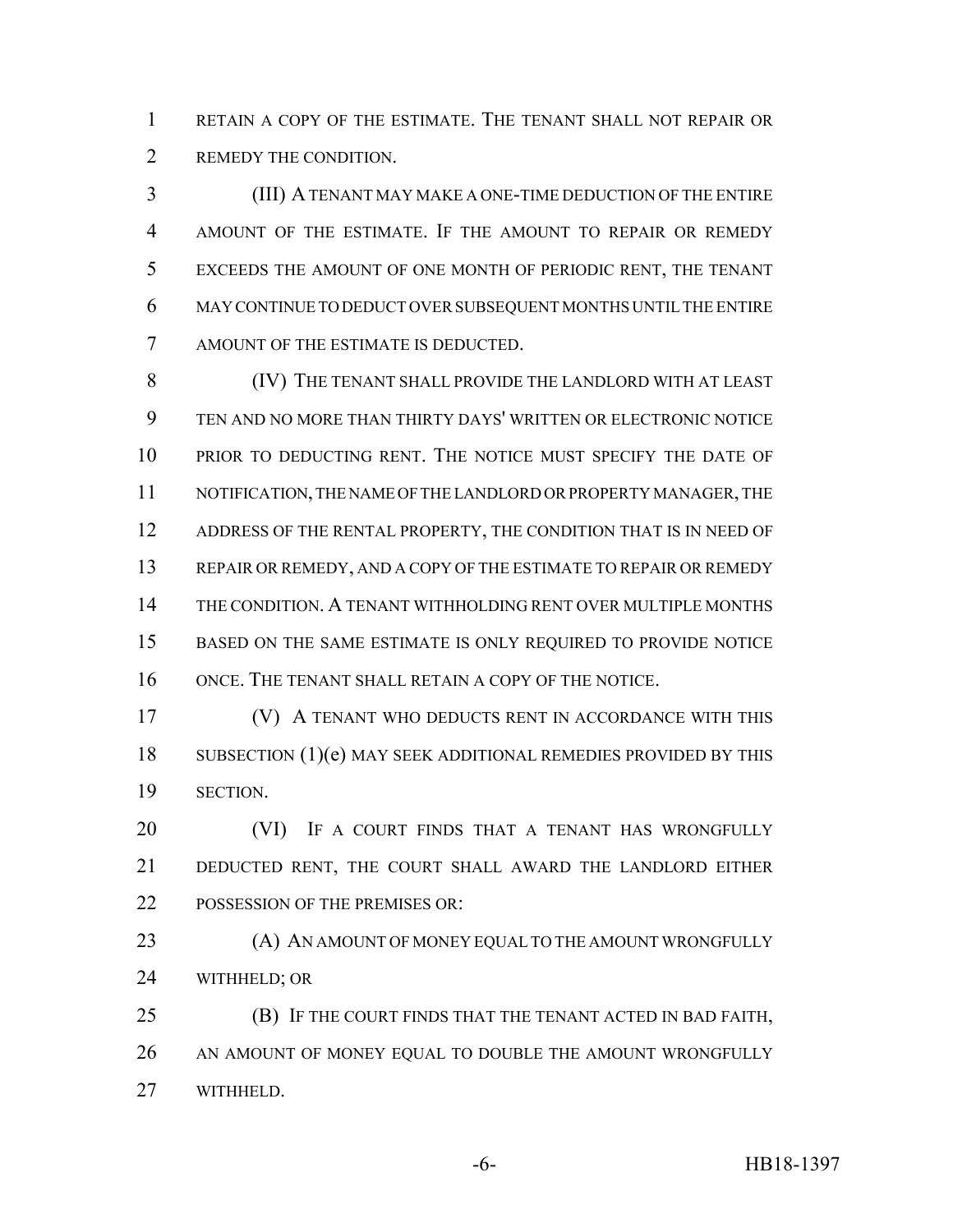**SECTION 7.** In Colorado Revised Statutes, 38-12-508, **amend** (4); and **repeal** (3) as follows:

 **38-12-508. Landlord's defenses to a claim of breach of warranty - limitations on claiming a breach.** (3) A tenant may not assert a claim for injunctive relief based upon the landlord's breach of the warranty of habitability of a residential premises unless the tenant has given notice to a local government within the boundaries of which the residential premises is located of the condition underlying the breach that is materially dangerous or hazardous to the tenant's life, health, or safety. (4) EXCEPT AS PROVIDED IN SECTION 38-12-509 (2), a tenant may not assert a breach of the warranty of habitability as a defense to a landlord's action for possession based upon a nonmonetary violation of the rental agreement or for an action for possession based upon a notice

to quit or vacate.

 **SECTION 8.** In Colorado Revised Statutes, 38-12-509, **amend** (2); and **repeal** (3) and (4) as follows:

 **38-12-509. Prohibition on retaliation.** (2) A landlord shall IS 18 not be liable for retaliation under this section unless a tenant proves that 19 a THE landlord breached the warranty of habitability. IF A LANDLORD ACTS IN VIOLATION OF SUBSECTION (1) OF THIS SECTION, A TENANT MAY TERMINATE THE RENTAL AGREEMENT AND RECOVER AN AMOUNT NOT MORE THAN THREE MONTHS' PERIODIC RENT OR THREE TIMES THE TENANT'S ACTUAL DAMAGES, WHICHEVER IS GREATER, AND REASONABLE 24 ATTORNEY FEES AND COSTS

 (3) Regardless of when an action for possession of the premises where the landlord is seeking to terminate the tenancy for violation of the terms of the rental agreement is brought, there shall be a rebuttable